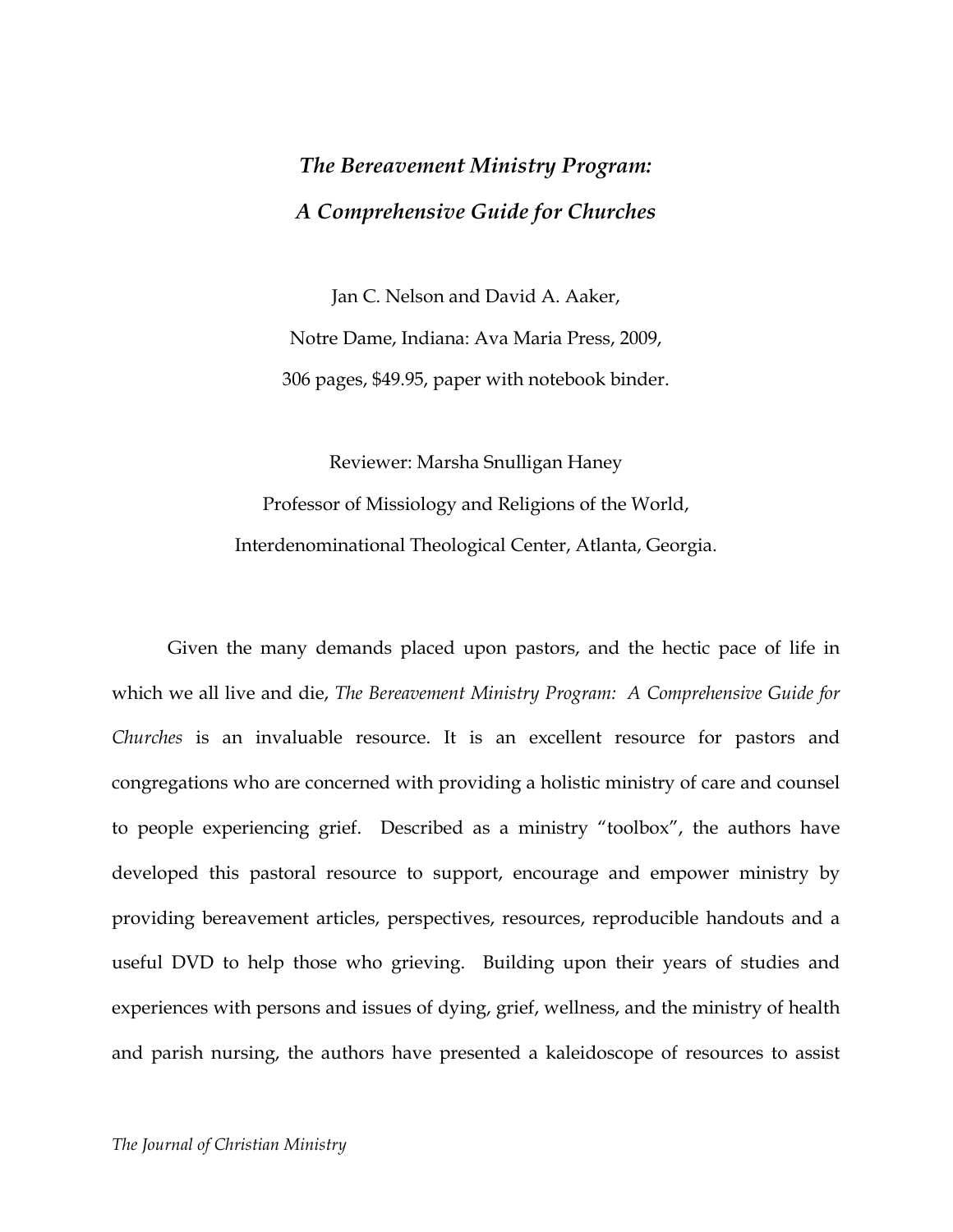local congregations and church committee, in addition to pastors, to respond appropriately and spiritually to those who deal often with grief, death and dying.

The authors begin by discussing the lack of bereavement support and understanding especially after a critical death such as suicide, murder and the death of a child and how this lack can contribute to suicide, alcoholism, divorce, isolation and other unhealthy coping mechanism. They acknowledge our society's increasing fear and dissociation with the process of dying, and how this tends to increase the need for bereavement care from the churches. They also explain how urgent and important the ministry of the pastor is during the times of the wake and funeral, "in the de-ritualizing of death" (ix). With these concerns in mind, this resource is written not only for the pastor but also for lay leaders who wish to offer a bereavement program in their local congregations is structured and described in four main parts.

*The Journal of Christian Ministry* Part I entitled, "Getting Started" focuses on approached, organization and implementation. Part II, "Basic Resources" is particularly important because it reminds us of the developmental needs of people at particular ages and stages, it includes topic of relevance to 'grieving adults, grieving children, and grieving teenagers'. Part III "Supplemental Resources" contains resources for holidays, special days, and special circumstances, and it includes materials helpful, for instance during the death of a pet, and encourages healthful and healing resources in general, such as journaling, rituals for saying good-bye, and ways to cope with emotions and manage stress. The final section, Part IV, "Resources for Bereavement Ministers" contains additional helpful materials, and the appendices provides useful forms for setting up a bereavement